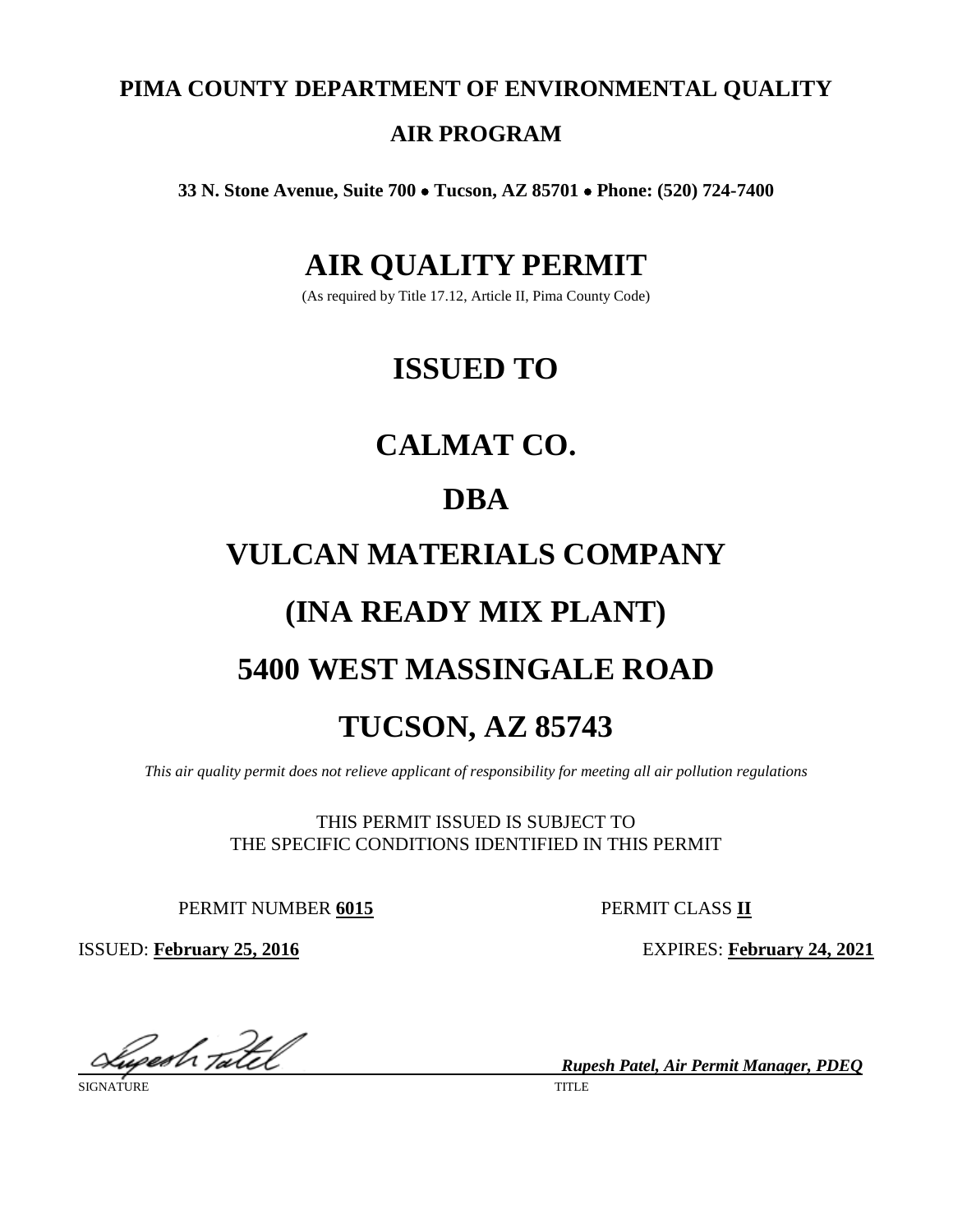# **TABLE OF CONTENTS**

|                | <u>Permit Summary</u> 23.25 and 3.25 and 3.25 and 3.25 and 3.25 and 3.25 and 3.25 and 3.25 and 3.25 and 3.25 and 3.25 and 3.25 and 3.25 and 3.25 and 3.25 and 3.25 and 3.25 and 3.25 and 3.25 and 3.25 and 3.25 and 3.25 and 3.25 a |  |  |  |  |
|----------------|-------------------------------------------------------------------------------------------------------------------------------------------------------------------------------------------------------------------------------------|--|--|--|--|
|                |                                                                                                                                                                                                                                     |  |  |  |  |
| $\mathbf{I}$ . |                                                                                                                                                                                                                                     |  |  |  |  |
| $\Pi$ .        |                                                                                                                                                                                                                                     |  |  |  |  |
| III.           |                                                                                                                                                                                                                                     |  |  |  |  |
| IV             |                                                                                                                                                                                                                                     |  |  |  |  |
| V.             |                                                                                                                                                                                                                                     |  |  |  |  |
| VI.            |                                                                                                                                                                                                                                     |  |  |  |  |
|                |                                                                                                                                                                                                                                     |  |  |  |  |
|                |                                                                                                                                                                                                                                     |  |  |  |  |
|                |                                                                                                                                                                                                                                     |  |  |  |  |
|                |                                                                                                                                                                                                                                     |  |  |  |  |
|                |                                                                                                                                                                                                                                     |  |  |  |  |
|                |                                                                                                                                                                                                                                     |  |  |  |  |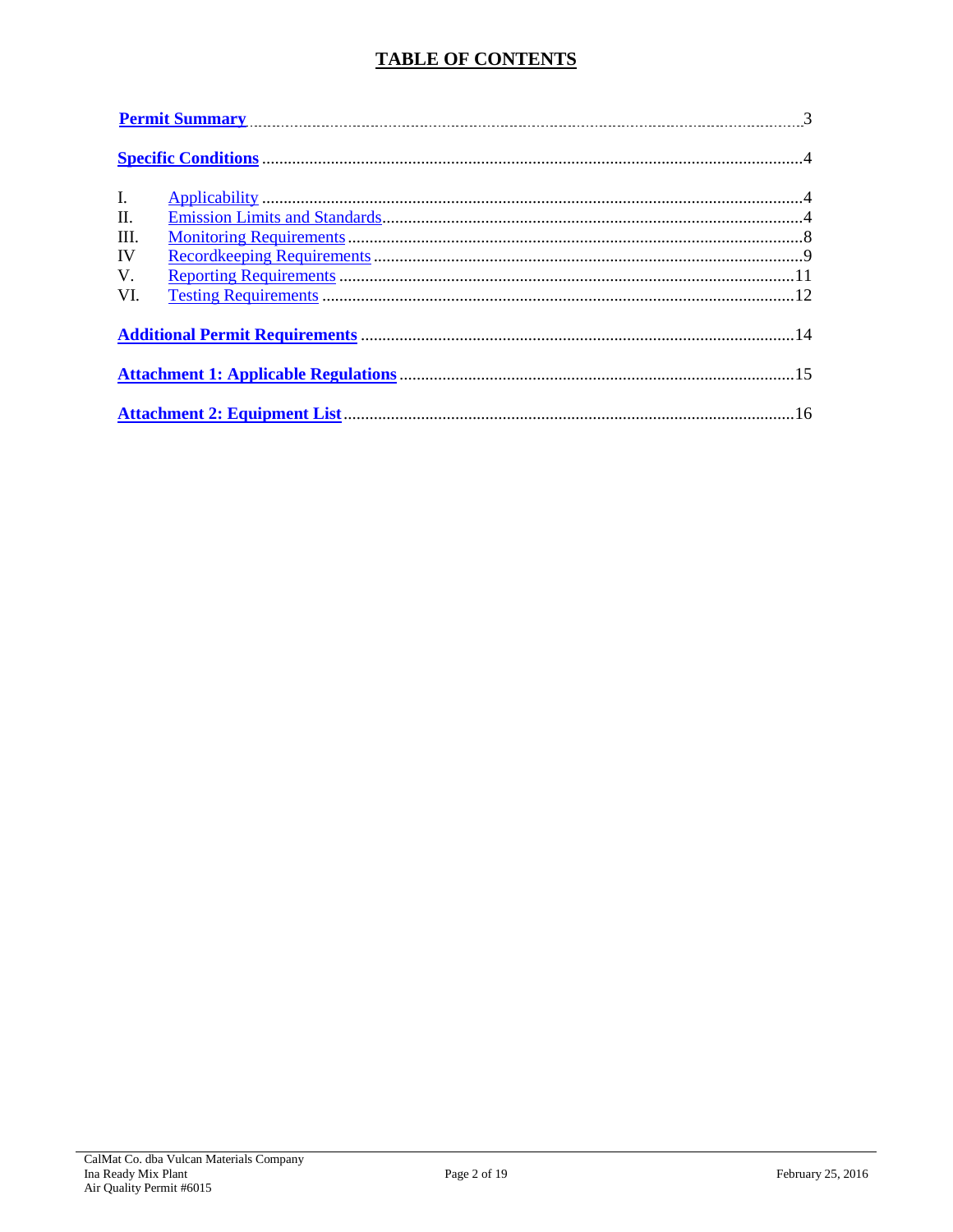# **PERMIT SUMMARY**

<span id="page-2-0"></span>This permit is the first renewal of the five year, individual air quality permit issued to Calmat Company DBA Vulcan Materials Company (Vulcan), the Permittee, for their non-metallic mineral mining/processing and ready mix concrete operation at the Ina Facility located at 5400 W. Massingale Road in Tucson, Arizona. The Permittee is a synthetic minor source of PM and  $PM_{10}$ , as well as a true minor source of all other criteria pollutants and Hazardous Air Pollutants (HAP).

The facility is composed of four (4) main plants:

- Aggregate Plant
- Wash Plant
- Concrete Batch Plant A
- Concrete Batch Plant B

The Aggregate Plant produces lime-treated ABC for sale and coarse and fine aggregate (sand) for use in the Concrete Batch Plants. The Wash Plant cleans the material produced by the Aggregate Plant for use in the Concrete Batch Plants. The Concrete Batch Plants are Truck Mix operations that produce concrete for delivery to customers.

The Aggregate Plant is subject to NSPS 40 CFR 60 Subpart OOO: Standards of Performance for Non-Metallic Mineral Processing Plants. Applicable equipment prior to material saturation in the Wash Plant is also subject to this NSPS requirement. The Concrete Batch Plants are not subject to NSPS because these plants are stand-alone operations without crushers or grinding mills.

Vulcan's Ina Facility operates under the following Standard Industrial Classification (SIC) codes: The facilities for the production of the sand, gravel and construction aggregate are under SIC code 1442, "Construction Sand and Gravel." The facilities for the production of ready-mix concrete are under SIC code 3273, "Ready-Mix Concrete."

The Permittee declares an annual operational limit of 1,500,000 tons of aggregate production, and 1,410,000 tons  $(750,000 \text{ yd}^3)$  (Tonnage based on 3,760 lbs/yd as reported per the 2008 permit renewal application) of total concrete production.

The following emission rates are for reference purposes only and are not intended to be enforced by direct measurement unless otherwise noted in the Specific Conditions of this permit.

|                                                                                              |           |      |                 | Emissions (tons/yr) |            |                      |        |
|----------------------------------------------------------------------------------------------|-----------|------|-----------------|---------------------|------------|----------------------|--------|
| <b>Source</b>                                                                                | $PM_{10}$ | CO   | NO <sub>X</sub> | $SO_{X}$            | <b>VOC</b> | Total<br><b>HAPs</b> | Metals |
| <b>Potential Emissions</b>                                                                   |           |      |                 |                     |            |                      |        |
| Aggregate Production at 1,500,000 tons/yr<br>&<br>Concrete Batch Plants at 1,410,000 tons/yr | 25        | 0.07 | 0.08            | 0                   | $\Omega$   | 0.01                 | < 0.1  |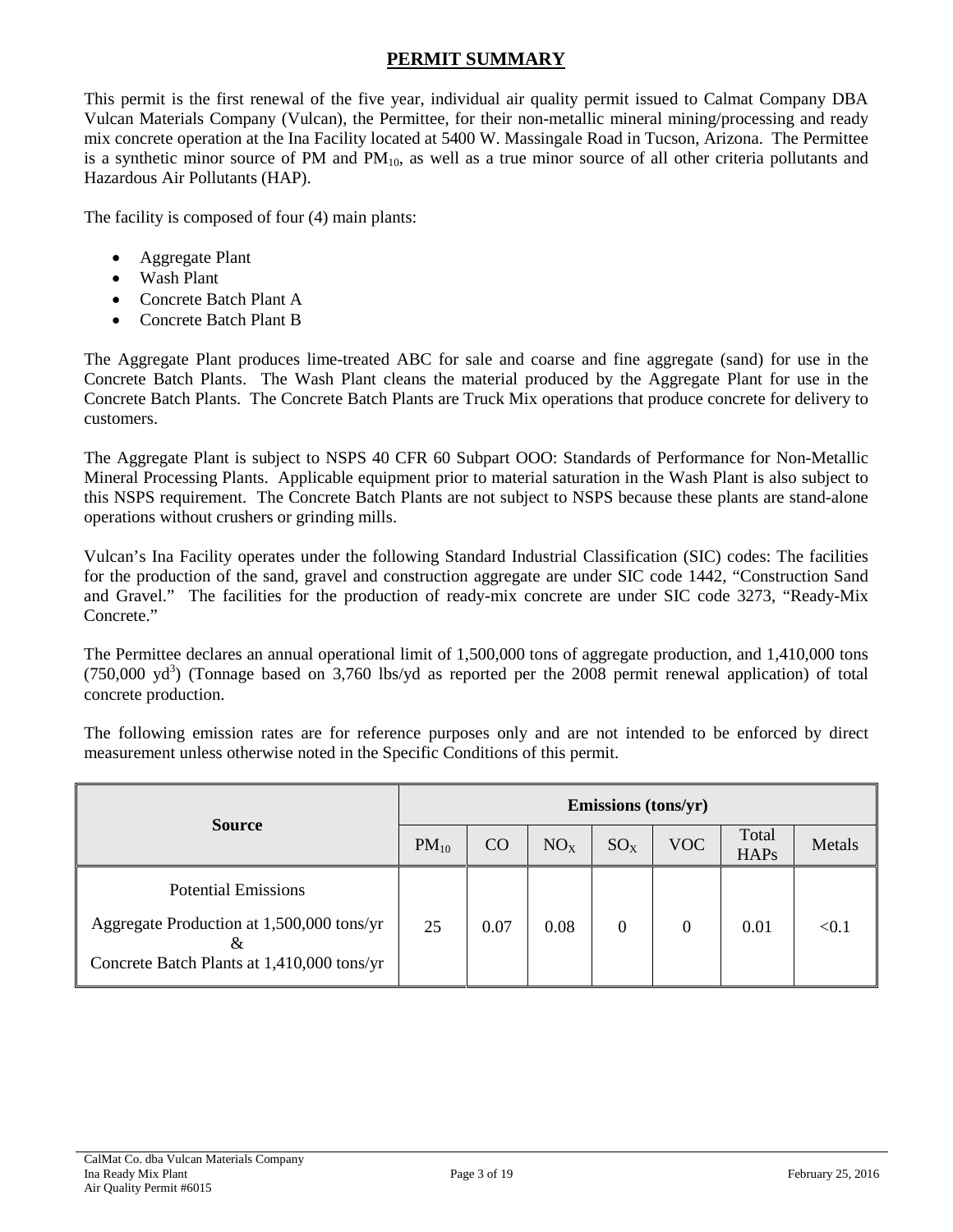#### **SPECIFIC CONDITIONS**

[References are to Title 17 of the Pima County Code [PCC] unless otherwise noted]

# <span id="page-3-1"></span><span id="page-3-0"></span>**I. Applicability**

The facility covered by this permit constitutes a **Class II; Synthetic Minor Stationary Source.** The Specific Conditions address the following categories of equipment:

A. NSPS Affected Facilities:

[Aggregate Plant (and portion of Wash Plant): crushers, grinding mills, screening operations, bucket elevators, belt conveyors, bagging operations, storage bins and enclosed truck or railcar loading station that commenced construction, reconstruction or modification after **August 31, 1983**.]

- B. Non NSPS Affected Facilities: [Wash Plant and Concrete Batch Plants]
- C. Facility-Wide Operations

#### <span id="page-3-2"></span>**II. Emission Limits & Standards II. The Standards Exercísion Limits & Standards Exercísion Exercísion Exercísion**

### A. NSPS Affected Facilities **[Federally Enforceable Conditions]**

Aggregate Plant

The provisions of this section are applicable to the NSPS affected facilities identified in Tables I, II & III of Attachment 2.

- 1. Particulate Matter & Opacity Standards
	- a. Within 60 days after achieving the maximum production rate, at which the affected facility will be operated, but not later than 180 days after initial startup, the Permittee shall not cause to be discharged into the atmosphere any fugitive emissions from affected facilities in excess of the following limits: [40 CFR 60.672(b)]
		- i. For affected facilities that commenced construction, modification, or reconstruction after August 31, 1983 but before April 22, 2008;
			- (A) Greater than 15 percent opacity from any crusher;
			- (B) Greater than 10 percent opacity from affected facilities other than crushers.
		- ii. For affected facilities that commenced construction, modification, or reconstruction after April 22, 2008;
			- (A) Greater than 12 percent opacity from crushers at which a capture system is not used, and
			- (B) Greater than 7 percent opacity from affected facilities other than crushers.
	- b. The opacity standards in this section shall apply at all times except during periods of startup, shutdown, and malfunction. [40 CFR 60.11(c)]
	- c. Movable vehicle (trucks, front end loaders, skip hoists, railcars, etc.) dumping of nonmetallic minerals into any screening operation, feed hopper, or crusher is exempt from the requirements of this section. [40 CFR 60.672(d)]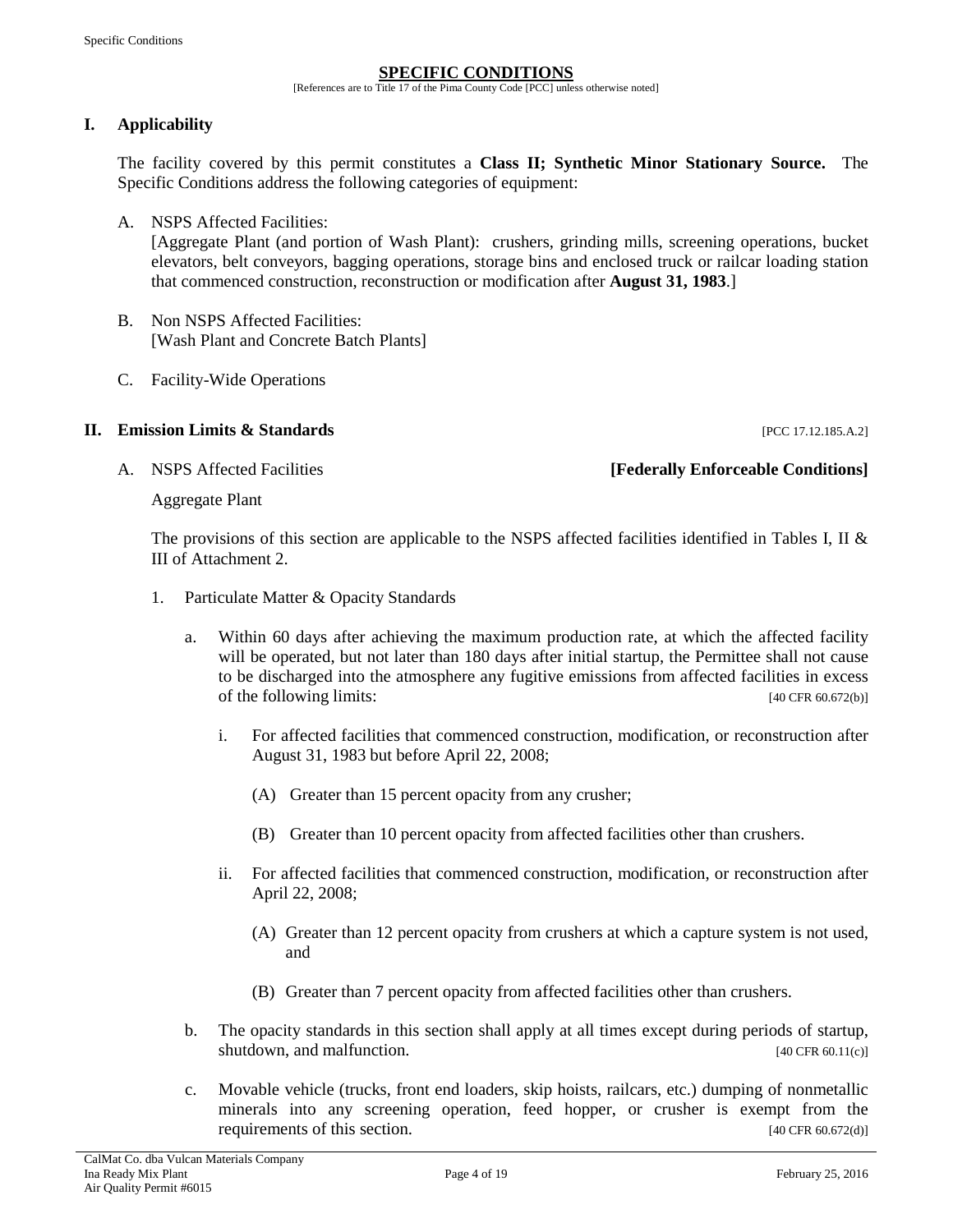2. Operation and Maintenance Requirement

At all times, including periods of startup, shutdown, and malfunction, the Permittee shall, to the extent practicable, maintain and operate any affected facility including associated air pollution control equipment in a manner consistent with good air pollution control practice for minimizing emissions. [Table 1 to Subpart OOO & 40 CFR 60.11(d) & PCC 17.16.020.A]

#### **[Material Permit Condition]**

3. Concealment of Emissions

The Permittee shall not build, erect, install, or use any article, machine, equipment or process, the use of which conceals an emission which would otherwise constitute a violation of an applicable standard. Such concealment includes, but is not limited to, the use of gaseous diluents to achieve compliance with an opacity standard or with a standard which is based on the concentration of a pollutant in the gases discharged to the atmosphere. [40 CFR 60.12]

4. Facility Changes

Before installing additional units or switching fuels, the Permittee shall apply for the appropriate revision pursuant to PCC 17.12.245, PCC 17.12.255 or PCC 17.12.260.

- B. Non-NSPS Facilities
	- 1. Wash Plant

The provisions of this section are applicable to the Non-NSPS equipment identified in Table III of Attachment 2.

a. Process Weight Determination Requirement

The Permittee shall install, calibrate, maintain, and operate monitoring devices which can be used to determine daily the process weight of gravel or crushed stone produced. The weighing devices shall have an accuracy of  $\pm$  five percent over their operating range.

> [PCC 17.16.370.F] **[Material Permit Condition]**

b. Fugitive Emissions Standards

Fugitive emissions from gravel and crushed stone processing plants shall be controlled in accordance with the facility-wide Non-NSPS requirements in II.B.3.b of the Specific Conditions.

[PCC 17.16.370.E]

c. Facility Changes

Before installing additional units or switching fuels, the Permittee shall apply for the appropriate revision pursuant to PCC 17.12.245, PCC 17.12.255 or PCC 17.12.260.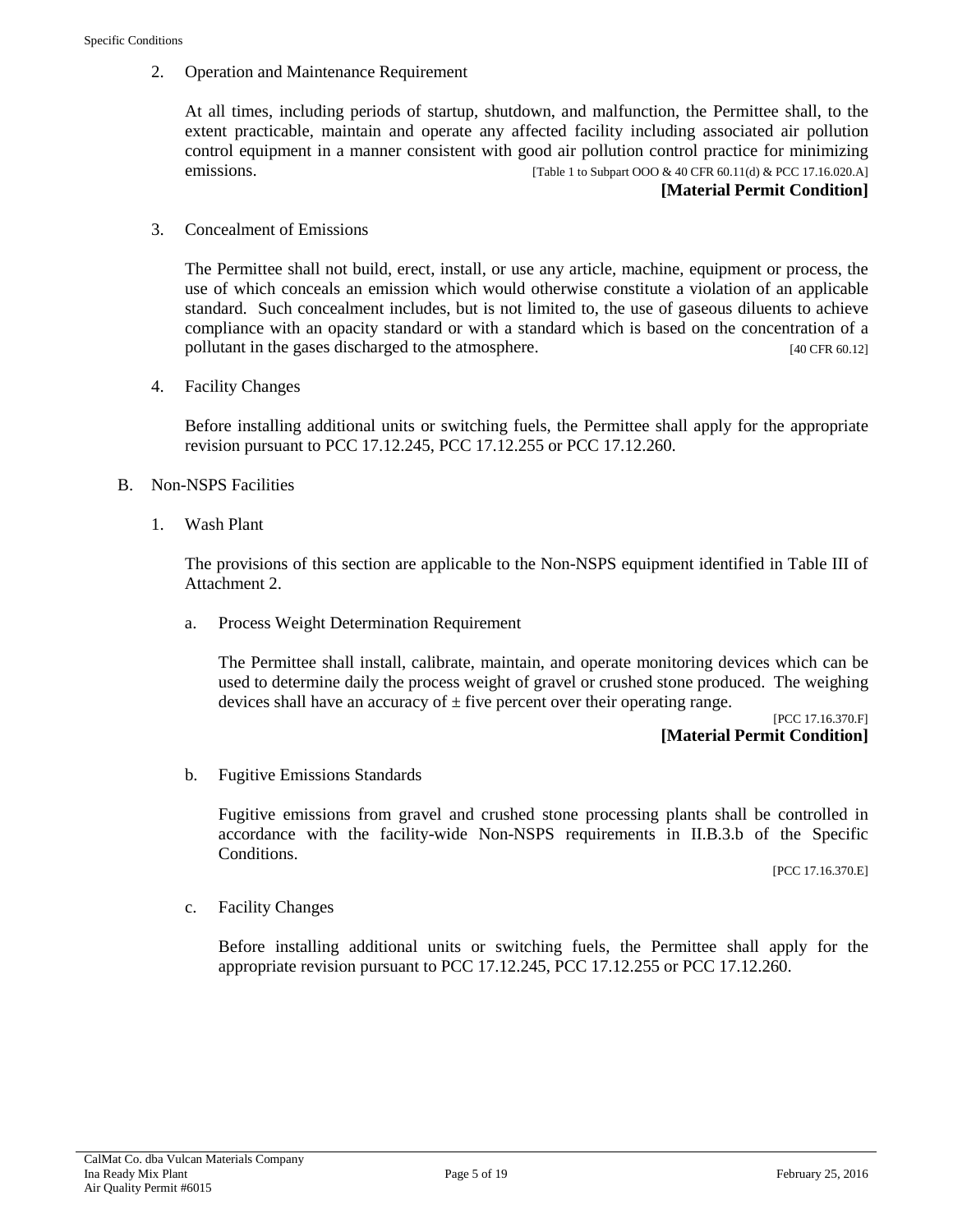2. Concrete Batch Plants

The provisions of this section are applicable to the Non-NSPS equipment identified in Tables IV and V of Attachment 2.

- a. The Permittee shall follow the facility-wide Non-NSPS requirements in II.B.3 of the Specific Conditions. [PCC 17.16.380]
- b. Facility Changes

Before installing additional units or switching fuels, the Permittee shall apply for the appropriate revision pursuant to PCC 17.12.245, PCC 17.12.255 or PCC 17.12.260.

- 3. Facility-wide Non-NSPS Requirements
	- a. Pollution Control Requirement
		- i. The Permittee shall install and operate baghouses and dust collectors on all pneumatically-loaded silos and loadout operations according to manufacturers' recommendations and specifications. If there are no manufacturers' recommendations and specifications, the Permittee shall submit an Operations and Maintenance Plan for approval prior to issuance of the permit. [PCC 17.12.185.A.2]

#### **[Material Permit Condition]**

ii. The Permittee shall not cause, suffer, allow, or permit crushing, screening, handling, transporting or conveying of materials or other operations likely to result in significant amounts of airborne dust without taking reasonable precautions, such as the use of spray bars, wetting agents, dust suppressants, covering the load, and hoods to prevent excessive amounts of particulate matter from becoming airborne. [PCC 17.16.100.A]

### **[Material Permit Condition]**

iii. The facility shall utilize spray bar pollution controls in accordance with "EPA Control of Air Emissions From Process Operations In The Rock Crushing Industry" (EPA 340/1-79- 002), "Wet Suppression System" (pages 15-34), amended as of January, 1979 (and no future amendments or editions), as incorporated herein by reference and on file with the Office of the Secretary of State, with placement of spray bars and nozzles as required by the Control Officer to minimize air pollution. [PCC 17.16.370.D]

### **[Material Permit Condition]**

- b. Fugitive Emissions Standards
	- i. The Permittee is responsible for controlling windblown dust, dust from haul roads, and dust emitted from land clearing, earthmoving, demolition, trenching, blasting, road construction, mining, racing event, and other activities, as applicable: [PCC 17.16.060.A]
	- ii. Until the area becomes permanently stabilized by paving, landscaping or otherwise, dust emissions shall be controlled by applying adequate amounts of water, chemical stabilizer, or other effective dust suppressant. [PCC 17.16.060.A.1]
	- iii. The Permittee shall not leave land in such a state that fugitive dust emissions (including windblown dust or dust caused by vehicular traffic on the area) would violate PCC 17.16.050. [PCC 17.16.060.A.2]
	- iv. Dust emissions from the transportation of materials shall be effectively controlled by covering stock loads in open-bodied trucks, limiting vehicular speeds, or other equivalently effective controls. [PCC 17.16.100.C]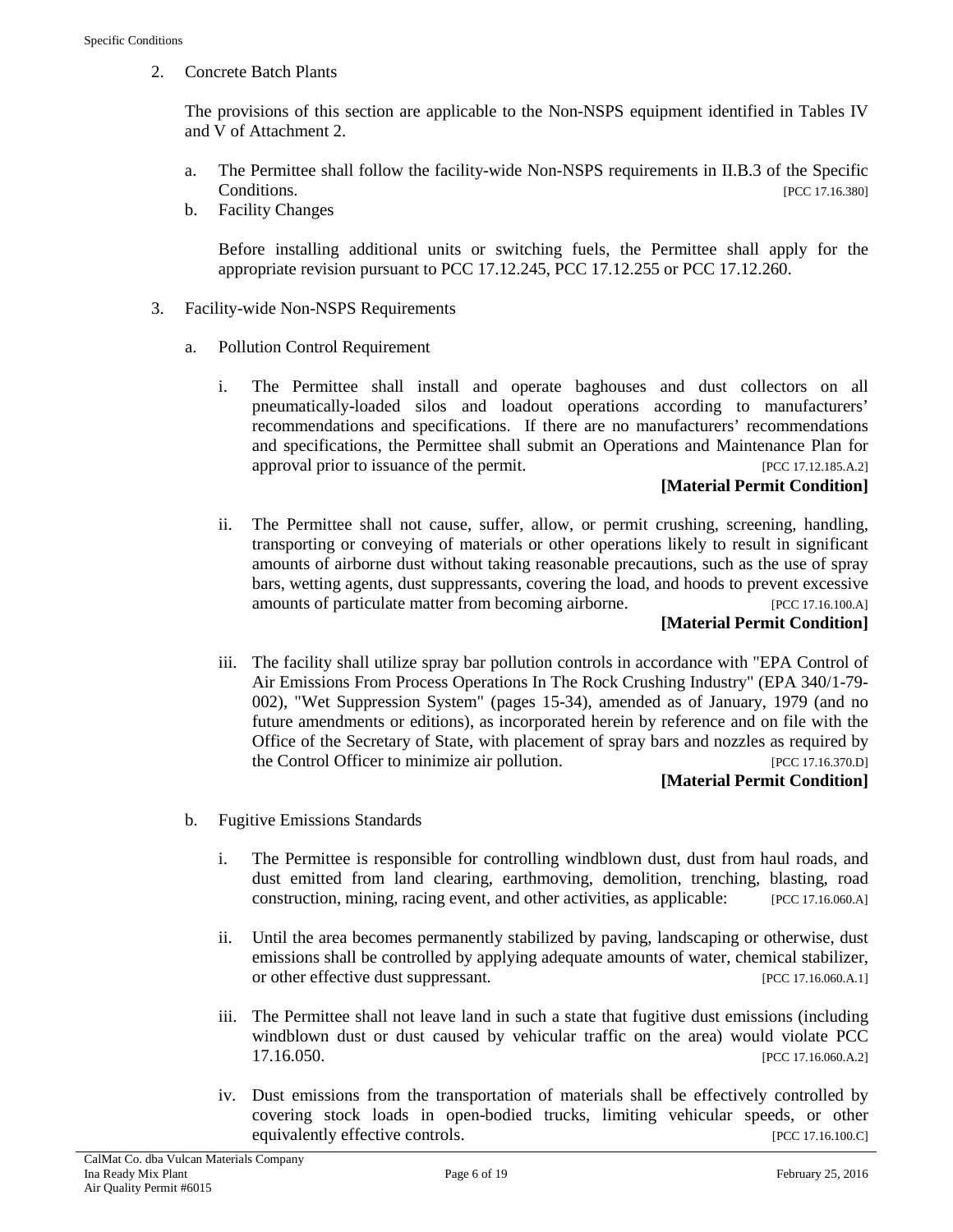- v. The Permittee shall not cause, suffer, allow, or permit organic or inorganic dust producing material to be stacked, piled or otherwise stored without taking reasonable precautions such as chemical stabilization, wetting, or covering to prevent excessive amounts of particulate matter from becoming airborne. [PCC 17.16.110.A]
- c. Opacity Standard

Except as otherwise specified in the Specific Conditions, the opacity of all plumes and effluents from all point and non-point sources shall not exceed 20% as determined by EPA Reference Method 9, Appendix A in 40 CFR 60. [PCC 17.16.050.B & PCC 17.16.130.B.1]

d. Concealment of Emissions

No person shall construct, install, erect, use, replace, modify, or operate an emission source so as to conceal an emission which would otherwise be a violation of a control standard established herein. Concealment shall include: [PCC 17.20.040]

- i. The use of gaseous diluents to achieve compliance with an opacity standard or with a standard which is based on the concentration of a pollutant in the gases discharged to the atmosphere;
- ii. Operating in a piecemeal fashion to avoid compliance with a standard that would otherwise apply to the source on the basis of its size; and
- iii. Operating in a manner, under conditions, or during such times that emissions cannot be observed.
- e. Local rules and standards applicability of more than one standard

If more than one emission limit or emission standard is applicable to the same source, the more stringent standard or emission limit shall apply. [PCC 17.16.010.B]

f. Facility Changes

Before installing additional units or switching fuels, the Permittee shall apply for the appropriate revision pursuant to PCC 17.12.245, PCC 17.12.255 or PCC 17.12.260.

#### C. Facility-Wide Operations

The provisions of this section are applicable to all other permit operations or activities not specifically identified in II.A and II.B of the Specific Conditions.

1. Operational Limitation

Total source production shall not exceed 1,500,000 tons of final aggregate product and 1,410,000 tons of batched concrete in any twelve-month rolling total. [PCC 17.12.185.A.2 & PCC 17.12.190.B]

#### **[Material Permit Condition]**

2. Opacity Standard

Except as provided in this permit, the Permittee shall not cause or permit the effluent from a single, multiple, or fugitive emission point to have an average optical density that exceeds 20 percent as determined by EPA Reference Method 9, Appendix A in 40 CFR 60.

[PCC 17.16.040 & Table 17.16.040]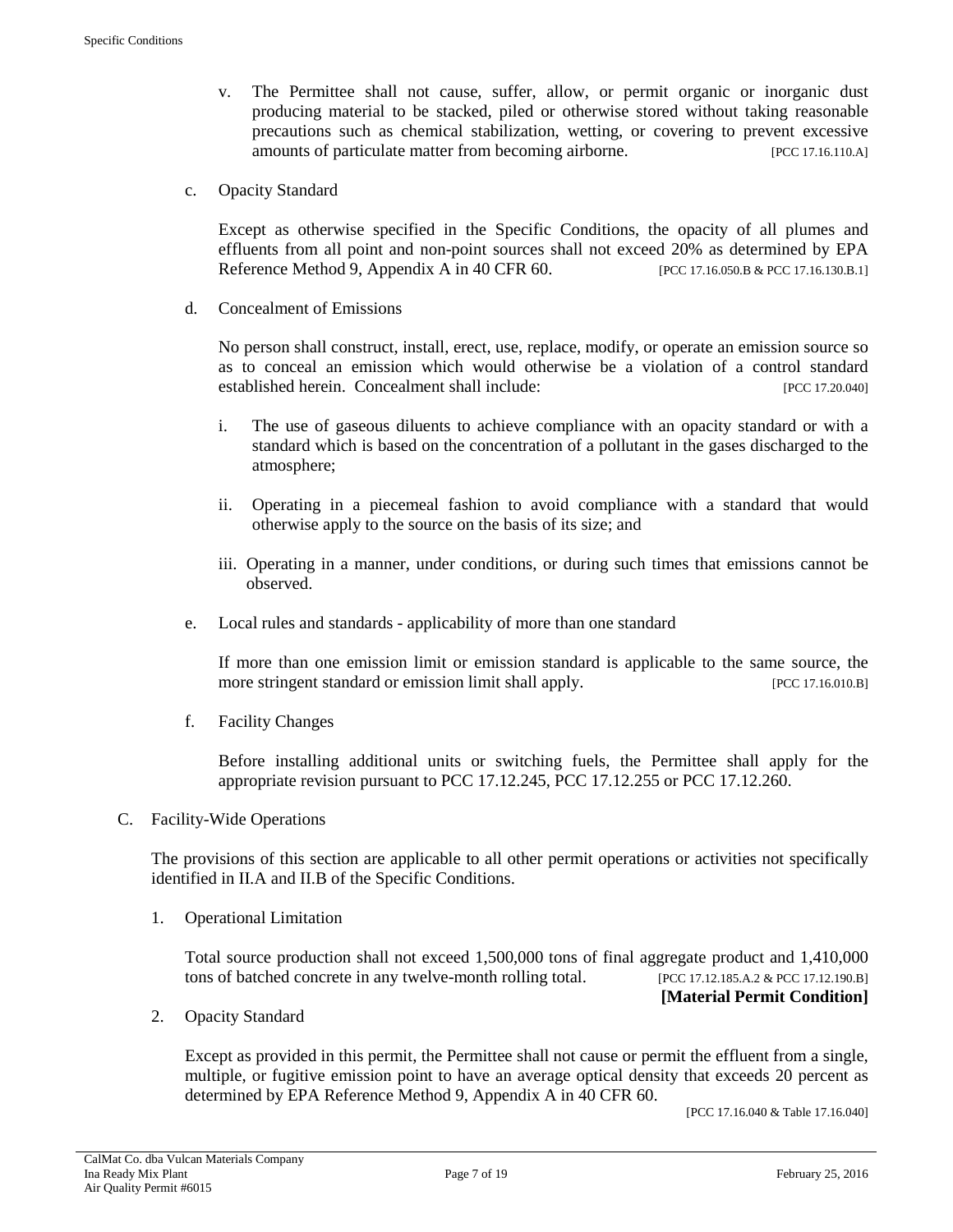- 3. Visibility Limiting Standard
	- a. The Permittee shall not cause, suffer, allow or permit operations or activities likely to result in excessive amounts of airborne dust without taking reasonable precautions to prevent excessive amounts of particulate matter from becoming airborne. [PCC 17.16.050.A]
	- b. The Permittee shall not cause, suffer, allow, or permit diffusion of visible emissions, including fugitive dust, beyond the property boundary line within which the emissions become airborne, without taking reasonably necessary and feasible precautions to control generation of airborne particulate matter. Sources may be required to cease temporarily the activity of operation which is causing or contributing to the emissions until reasonably necessary and feasible precautions are taken. [PCC 17.16.050.D]
		- i. The provisions of II.C of the Specific Conditions do not apply when naturally induced wind speed exceed (25) miles per hour as estimated by a certified visible emissions evaluator using the Beaufort Scale of Wind-Speed equivalents, or as recorded by a U.S. weather bureau station or a U.S. government military installation. This exception does not apply if control measures have not been taken or were not commensurate with the size or scope of the emission source. [PCC 17.16.050.D.2]
		- ii. This subsection shall not apply to undisturbed land. [PCC 17.16.050.D.3]
- 4. Odor Limiting Standard

The Permittee shall not emit gaseous or odorous materials from equipment, operations, or premises under his control in such quantities or concentrations as to cause air pollution. [PCC 17.16.030]

5. Facility Changes

Before installing additional units or switching fuels, the Permittee shall apply for the appropriate revision pursuant to PCC 17.12.245, PCC 17.12.255 or PCC 17.12.260.

#### <span id="page-7-0"></span>**III. Monitoring Requirements** [PCC 17.12.185.A.3]

- A. NSPS Affected Facilities (Aggregate Plant Only)
	- 1. Particulate Matter & Opacity

To assure compliance with the Opacity Standards in II.A.1.a of the Specific Conditions, the Permittee shall observe fugitive sources at least once a day while the plant is operating. If the observer sees a plume that, on an instantaneous basis, appears to exceed the applicable opacity standard, or the emissions are crossing property boundaries, then the Permittee shall, if practical, conduct an EPA Method 9. If the results exceed the applicable opacity, this shall be recorded and reported as an excess emission and a permit deviation. [PCC 17.12.185.A.3]

- B. Non-NSPS Affected Facilities (Wash Plant Only)
	- 1. Process Weight Determination

The specified procedure to determine the daily process weight rate of the material being processed shall not be required unless the Control Officer has reason to believe a violation of the standard in II.B.1.a of the Specific Conditions has been committed. The Permittee may use other established methods to determine process weight rates when required.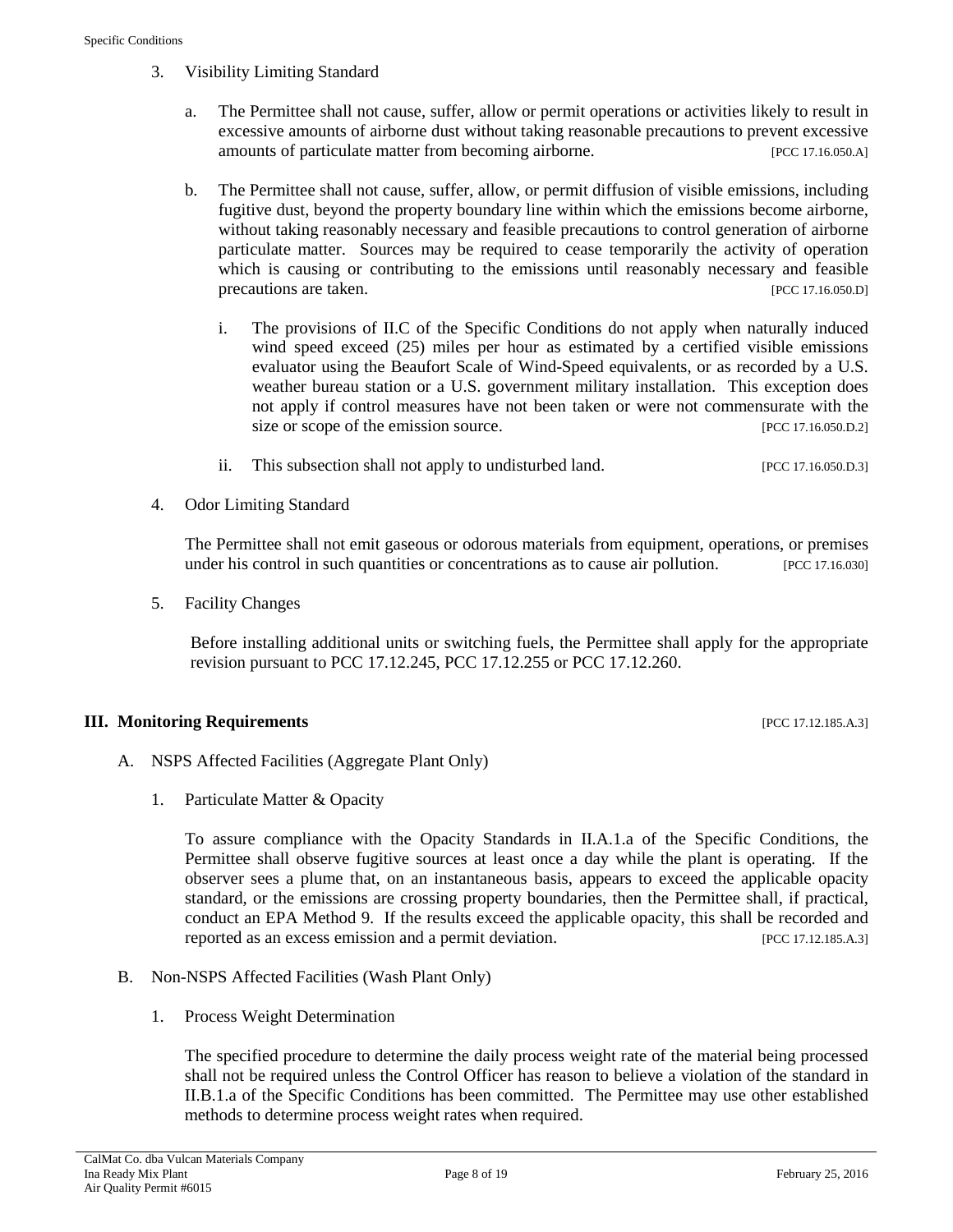- 2. Facility-Wide Non-NSPS Requirements
	- a. Baghouse Inspection

The Permittee shall demonstrate compliance with II.B.3.a.i by examining the condition of the bags and baghouse/dust collector each time that maintenance is performed according to the manufacturers' recommendations and specifications, or according to the submitted Operation and Maintenance Plan. Baghouse/dust collector filters shall be checked to ensure they are maintained according to the recommendations and specifications. Observational results of these checks shall be recorded by the Permittee in a log.

b. Opacity Check

In order to demonstrate compliance with the opacity limitation in II.B.3.c of this permit, the Permittee shall conduct a visible emissions check on all point and non point sources at least daily when the concrete batch plant is in operation. If the observer sees a plume that, on an instantaneous basis, appears to exceed the applicable opacity standard, or the emissions are crossing property boundaries, then the Permittee shall, if practical, conduct an EPA Method 9. If the results exceed the applicable opacity, this shall be recorded and reported as an excess emission and a permit deviation. For the purposes of this permit, a visible emission check is verification that excessive emissions are not present during the operation of the concrete batch plant.

- C. Facility-Wide Operations
	- 1. Operational Limitations

Compliance with II.C.1 shall be demonstrated by the Permittee keeping daily production records used to produce monthly production totals. A rolling, twelve-month total of production tonnage will be created and updated monthly within 14 calendar days of the end of the month.

2. Opacity Check

Once per day during operations, the Permittee shall check all operations for evidence of abnormal emissions. The Permittee shall record the date and time of such a check, the name of the inspector, and the results of the inspection indicating if abnormal emissions were observed and, if so, the type of corrective action taken.

# <span id="page-8-0"></span>**IV. Recordkeeping Requirements** [PCC 17.12.185.A.4]

A. NSPS Affected Facilities (Aggregate Plant Only)

The Permittee shall record all monitoring results including EPA reference Method 9 observations, excess emissions and permit deviations. Records of such checks shall include, at a minimum:

- 1. The date and time of the check;
- 2. The name of the person conducting the check;
- 3. The particular piece of equipment or area being observed; and
- 4. The results of the check to include whether excessive emissions were observed. If excessive emissions were observed, the record shall include corrective action taken and the results of any EPA Method 9 opacity tests conducted.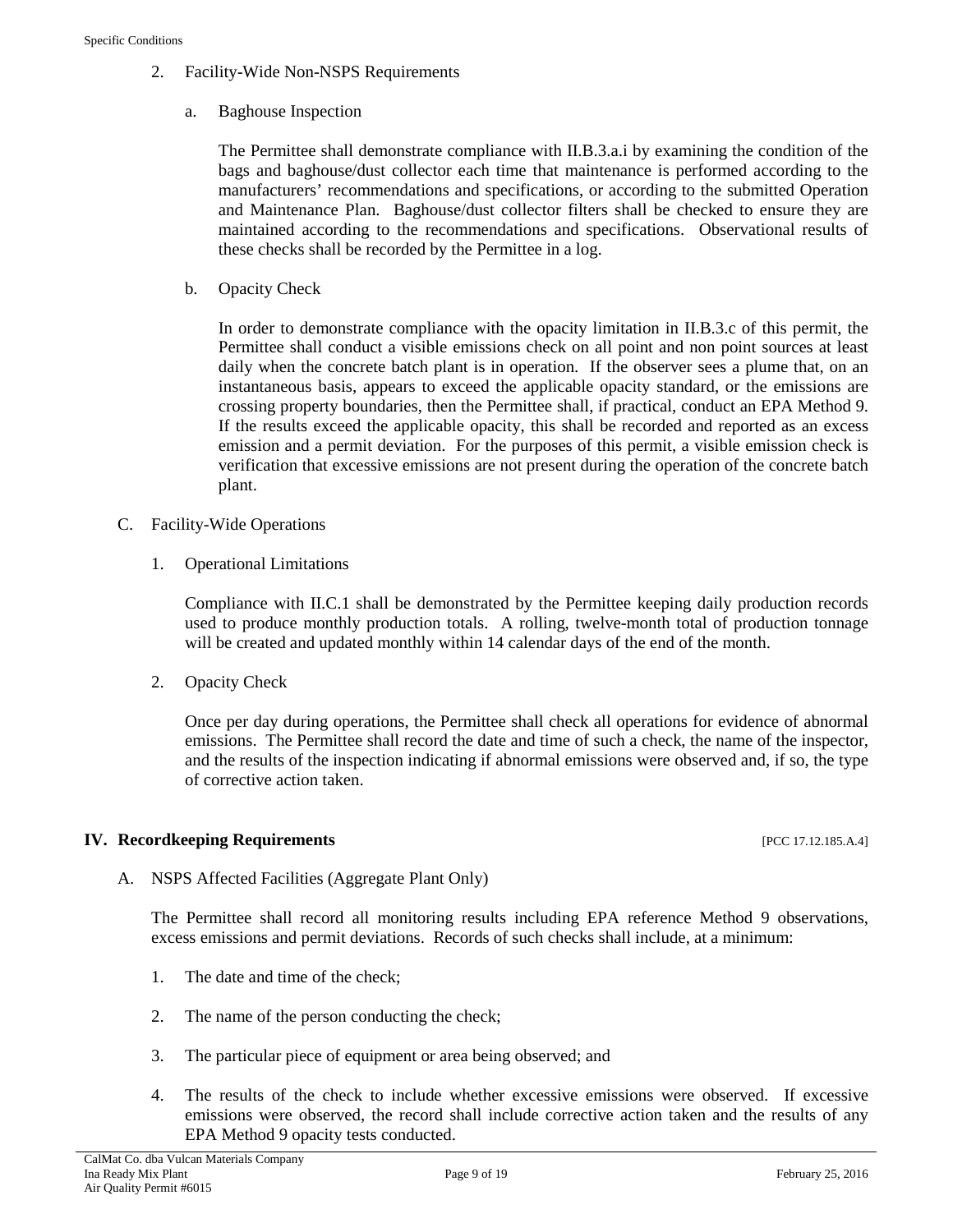- B. Non-NSPS Affected Facilities
	- 1. Wash Plant
		- a. Calibration and Maintenance

When required, the Permittee shall maintain all calibration and maintenance records of the monitoring devices used to determine compliance with II.B.1.a of the Specific Conditions.

b. Production Rates

When required, the owner or operator of any affected facility shall maintain a record of daily production rates of gravel or crushed stone produced. [PCC 17.16.370.G]

- 2. Facility-Wide Non-NSPS
	- a. Baghouse Inspection

The Permittee shall record results of the inspections required in III.B.2.a in a log to be kept on site.

b. Opacity Check

For the visible emissions check required in III.B.2.b of the Specific Conditions, the Permittee shall record the date and time of the check, the name of the person conducting the check, the results of the check, and the corrective action taken (if required).

- C. Facility-Wide Operations
	- 1. Operational Limitations

The Permittee shall maintain a record of the rolling total production detailed in III.C.1

2. Opacity Check

The Permittee shall record all other visible emissions checks of the facility plant equipment, supporting equipment and general plant site at least once per shift. Records of such checks shall include at minimum the information listed in IV.A of the Specific Conditions.

3. Retention of Records

All records required by this permit shall be retained for at least five years. [PCC 17.24.020.A]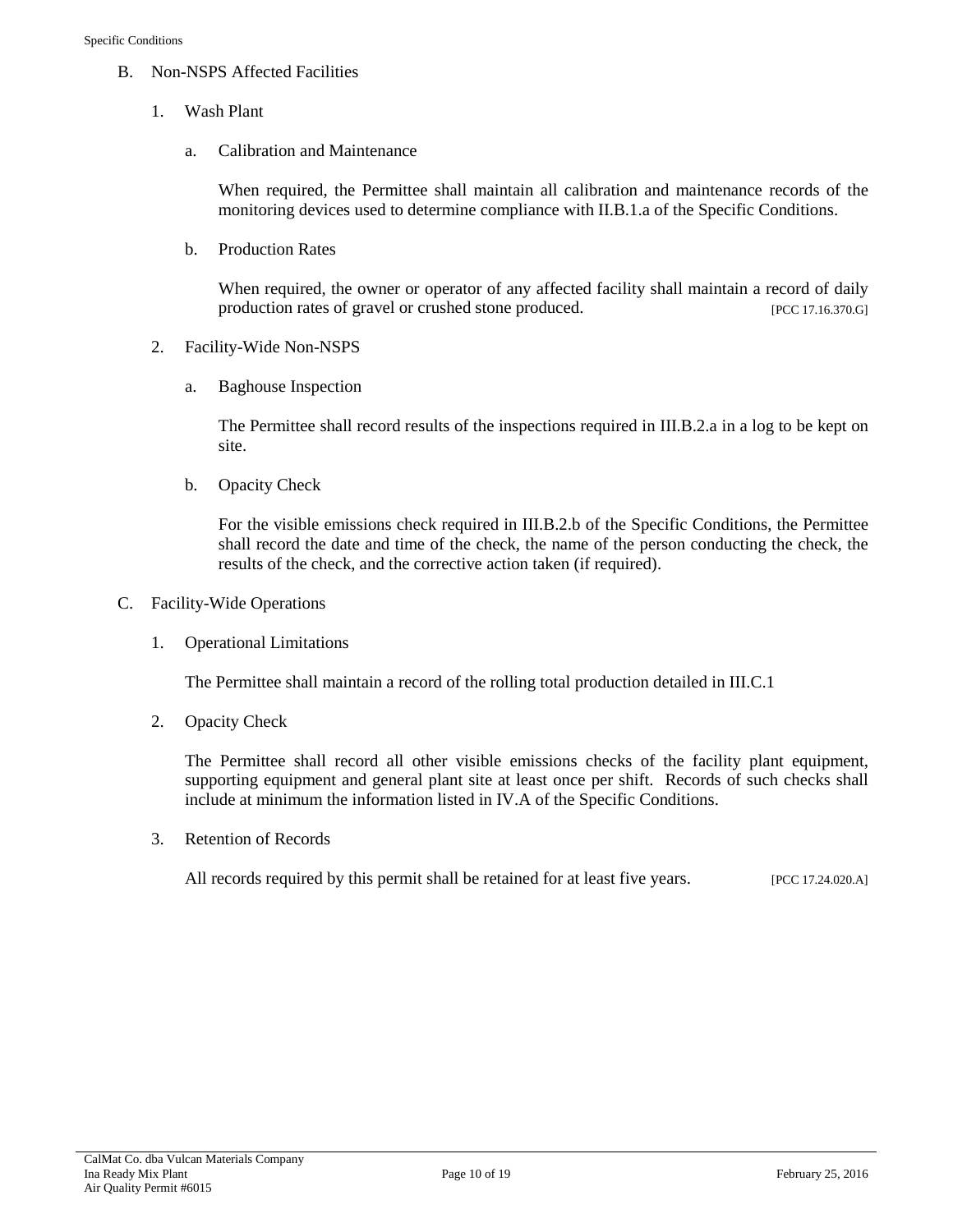# <span id="page-10-0"></span>**V. Reporting Requirements Exercise 2.12.185.A.5 [PCC 17.12.185.A.5]**

### A. NSPS Affected Facilities **[Federally Enforceable Conditions]**

Aggregate Plant

- 1. Performance Tests
	- a. The Permittee shall submit written reports of the results of all performance tests conducted to demonstrate compliance with the standards set forth in II.A.1.a of the Specific Conditions, including reports of opacity observations made using EPA Reference Method 9, Appendix A in 40 CFR 60 to demonstrate compliance with those standards. [40 CFR 60.676(f)]
	- b. The reports shall be received no later than 30 days after completion of the test.
- 2. Notification Requirement

The Permittee shall furnish the Control Officer written notification or, if acceptable to both the Control Officer and the Permittee, electronic notification, as follows:

[40 CFR 670(f) & Table 1 to Subpart OOO of 40 CFR 60 & 40 CFR 60.7(a) (4)]

- a. A notification of any physical or operational change to an existing facility which may increase the emission rate of any air pollutant to which a standard applies, unless that change is specifically exempted. This notice shall be postmarked 60 days or as soon as practicable before the change is commenced and shall include information describing the precise nature of the change, present and proposed emission control systems, productive capacity of the facility before and after the change, and the expected completion date of the change. The Control Officer may request additional relevant information subsequent to this notice. [40 CFR 60.7(a)(4)]
- b. When an existing facility is replaced by a piece of equipment of equal or smaller size, having the same function as the existing facility, and there is no increase in the amount of emissions, the following capabilities must be submitted to the Control Officer for both the replaced equipment and the replacement equipment:  $[40 \text{ CFR } 60.670 \text{ (d)} \& 40 \text{ CFR } 60.676 \text{ (a)}]$ 
	- i. Tons per hour for crushers;
	- ii. Total surface area of screen tops;
	- iii. Width of conveyor belts;
	- iv. Storage tons for bins.
- c. Any screening operation, bucket elevator, or belt conveyor that processes saturated material and subsequently processes unsaturated materials, shall be reported by Permittee to the Control Officer within 30 days following such change. At the time of such change, the screening operation, bucket elevator, or belt conveyor becomes subject to II.A.1.a of the Specific Conditions and the collateral Monitoring, Record Keeping, Reporting and Testing. [40 CFR 60.676(g)]
- B. Non NSPS Affected Facilities

See Additional Permit Requirements.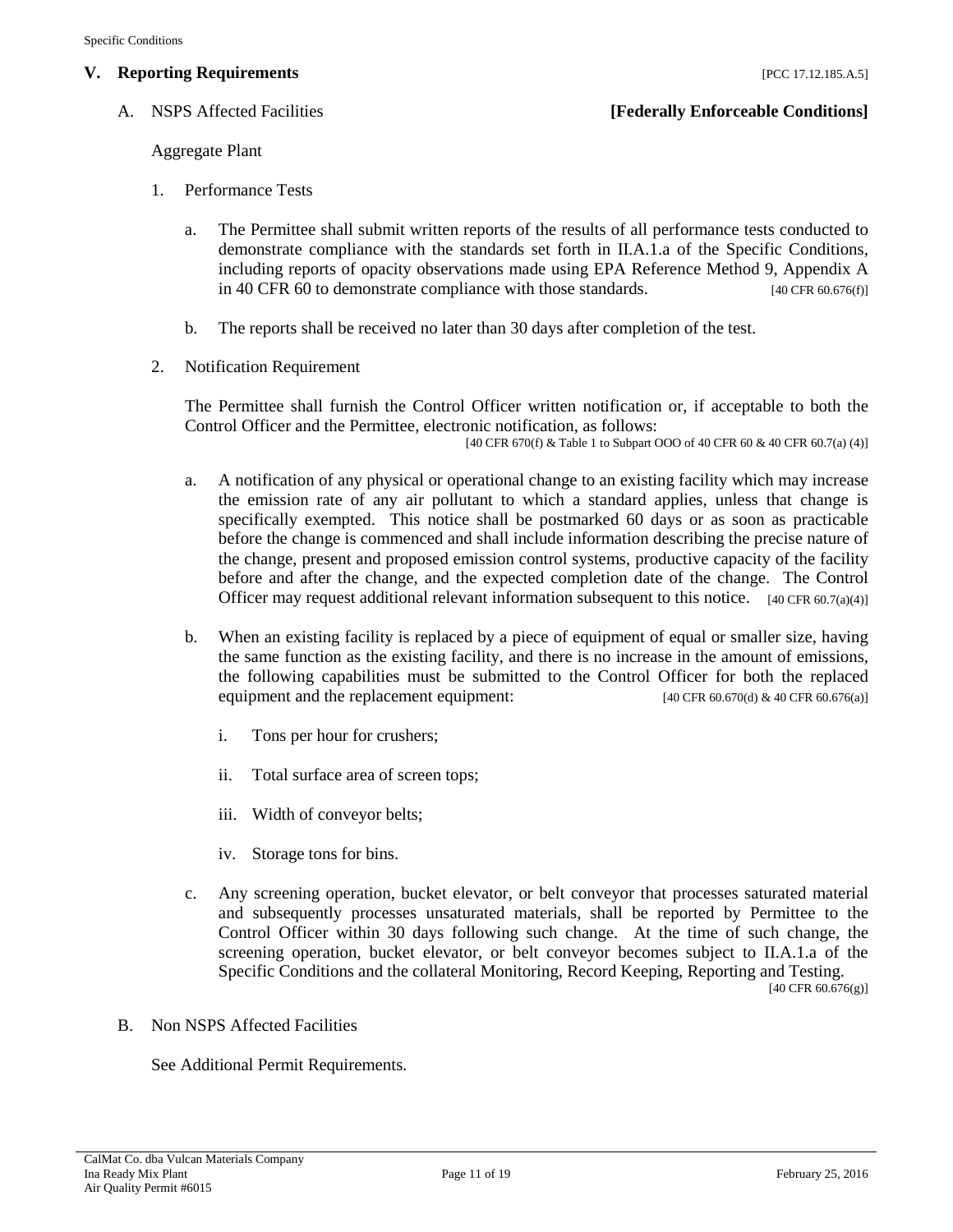#### C. Facility-Wide Operations

See Additional Permit Requirements.

#### <span id="page-11-0"></span>**VI. Testing Requirements** [PCC 17.12.050 & PCC 17.20.010]

For purposes of demonstrating compliance, these test methods shall be used, provided that for the purpose of establishing whether or not the facility has violated or is in violation of any provision of this permit, nothing in this permit shall preclude the use, including the exclusive use, of any credible evidence or information relevant to whether a source would have been in compliance with applicable federal requirements if the appropriate performance or compliance procedures or methods had been performed.

### A. NSPS Affected Facilities **[Federally Enforceable Conditions]**

#### Aggregate Plant

1. Initial Performance Testing

Compliance with II.A.1.a of the Specific Conditions requires an initial performance test be conducted on each affected facility as detailed in VI.A.3 of the Specific Conditions.

[40 CFR 670(f) & 40 CFR 60.8(a)]

- 2. Conditions of Performance Testing
	- a. Performance tests shall be conducted under such conditions as the Control Officer shall specify to the plant operator based on representative performance of the affected facility. The Permittee shall make available to the Control Officer such records as may be necessary to determine the conditions of the performance tests. Operations during periods of startup, shutdown, and malfunction shall not constitute representative conditions for the purpose of a performance test nor shall emissions in excess of the level of the applicable emission limit during periods of startup, shutdown, and malfunction be considered a violation of the applicable emission limit unless otherwise specified in the applicable standard.  $[40 \text{ CFR } 60.8(c)]$
	- b. The owner or operator of an affected facility shall provide the Control Officer at least seven (7) days prior notice of any performance test, except as specified under other subparts, to afford the Control Officer the opportunity to have an observer present. If after thirty (30) days notice for an initially scheduled performance test, there is a delay (due to operational problems, etc.) in conducting the scheduled performance test, the owner or operator of an affected facility shall notify the Control Officer as soon as possible of any delay in the original test date, either by providing at least seven (7) days prior notice of the rescheduled date of the performance test, or by arranging a rescheduled date with the Control Officer (or delegated State or local agency) by mutual agreement. [40 CFR 60.8(d) & 40 CFR 675(g)]
- 3. Opacity Testing Standards

In determining compliance with the opacity standards in II.A.1.a of the Specific Conditions, the Permittee shall use EPA Reference Method 9, Appendix A in 40 CFR 60 with the following  $[40 \text{ CFR } 60.675 \text{ (c)}(1)]$ 

a. The minimum distance between the observer and the emission source shall be 4.57 meters (15 feet).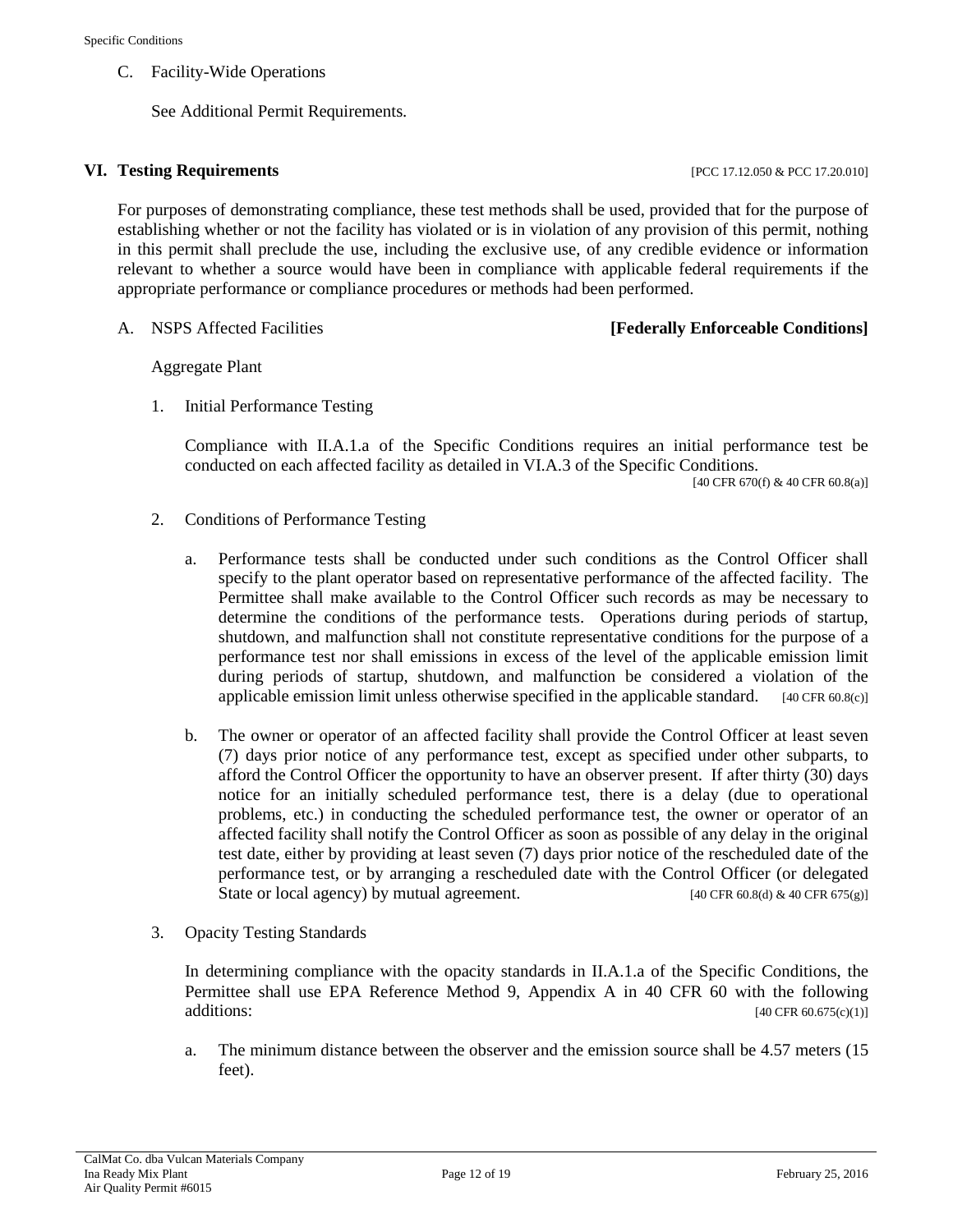- b. The observer shall, when possible, select a position that minimizes interference from other fugitive emission sources (e.g., road dust). The required observer position relative to the sun (Method 9, Section 2.1) must be followed.
- c. For affected facilities using wet dust suppression for particulate matter control, a visible mist is sometimes generated by the spray. The water mist must not be confused with particulate matter emissions and is not to be considered a visible emission. When a water mist of this nature is present, the observation of emissions is to be made at a point in the plume where the mist is no longer visible.
- d. The duration of the Method 9 observations must be 30 minutes (five 6-minute averages).

[40 CFR 60.675(c)(3)]

- 4. Performance Test Exemption
	- a. When an existing facility is replaced by a piece of equipment of equal or smaller size, having the same function as the existing facility and there is no increase in the amount of emissions, the new facility is exempt from performance testing, but the Permittee must follow the procedures detailed in II.C.5 & V.A.2.b of the Specific Conditions. [40 CFR 60.670(d)(1)]
	- b. The Permittee shall not qualify for the exemption if all of the existing facilities in a production line are replaced with new facilities. [40 CFR 60.670(d)(3)]
- B. Non NSPS Affected Facilities
	- 1. Opacity

When required, the Permittee shall perform EPA Method 9 visible emissions observations on the facility operations to demonstrate compliance with the opacity standard.

- C. Facility-Wide Operations
	- 1. Opacity

When required, the Permittee shall perform EPA Method 9 visible emissions observations on the facility operations to demonstrate compliance with the opacity standard.

2. Alternative Test Method

The Permittee may submit an alternate and equivalent test method(s) that is listed in 40 CFR Subpart 60, Appendix A, to the Control Officer in a test plan, for approval by the Control Officer. [PCC 17.12.045.D]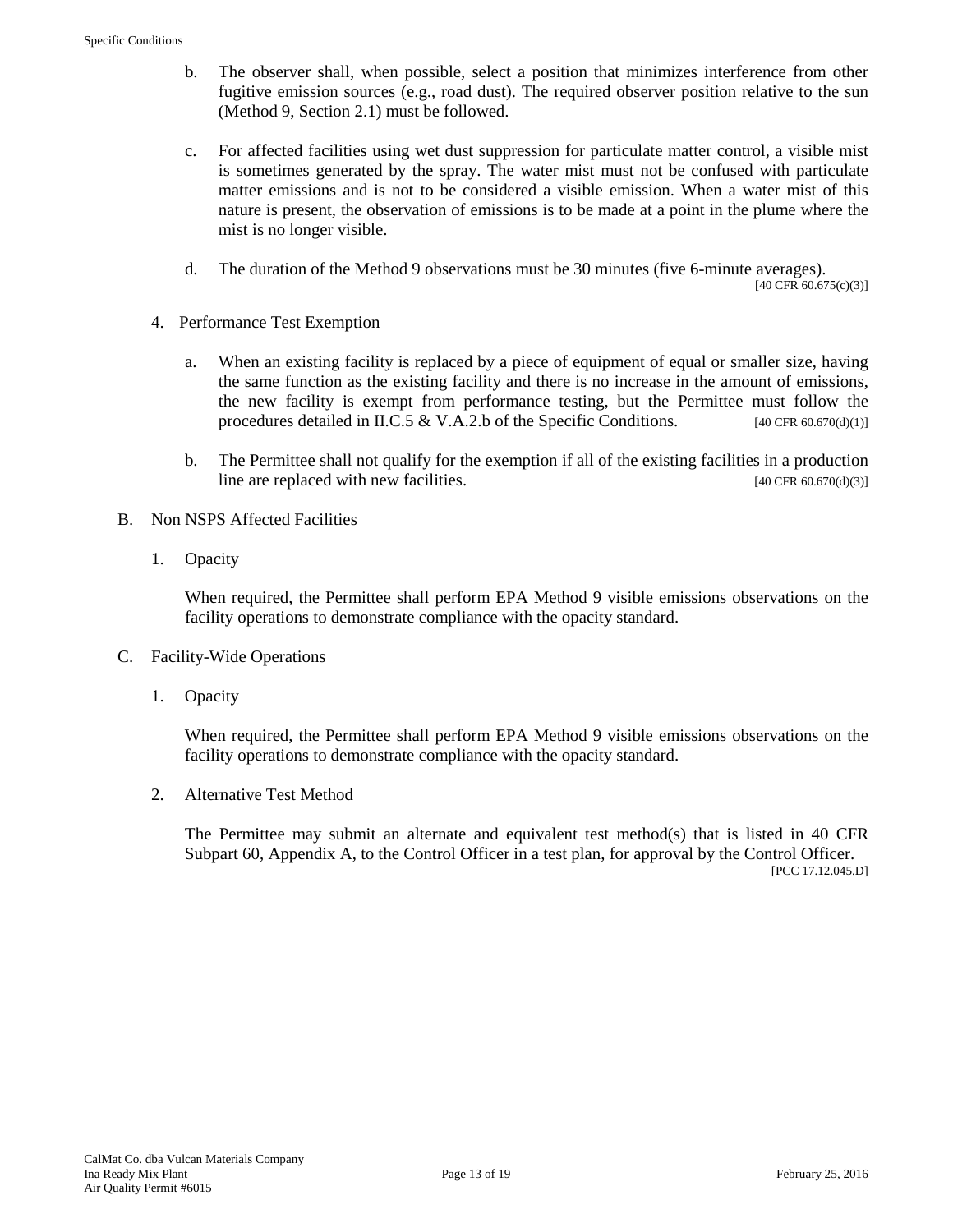### **ADDITIONAL PERMIT REQUIREMENTS**

#### <span id="page-13-0"></span>**I. COMPLIANCE WITH PERMIT CONDITIONS** [PCC 17.12.185.A.7.a & b]

- A. The Permittee shall comply with all conditions of this permit including all applicable requirements of Arizona air quality statutes and the air quality rules. Any permit noncompliance constitutes a violation of the Arizona Revised Statutes and is grounds for enforcement action; for permit termination, revocation and reissuance, or revision; or for denial of a permit renewal application. In addition, noncompliance with any federally enforceable requirement constitutes a violation of the Clean Air Act.
- B. The Permittee shall report to the Control Officer any emissions in excess of the limits established by this permit. The report shall be in 2 parts as specified below: [PCC 17.12.185.A.5 & PCC 17.12.040]
	- 1. Notification by telephone or facsimile within 24 hours of the time the Permittee first learned of the occurrence of excess emission that includes all available information from 17.12.040.B. The number to report excess emissions is **520-724-7400.** The facsimile number is **520-838-7432.**
	- 2. Detailed written notification by submission of an excess emissions report within 72 hours of the notification under I.B.1 above. **Send to PDEQ 33 N. Stone Ave, Suite 700, Tucson, Arizona 85701.**
- C. It shall not be a defense for a Permittee in an enforcement action that it would have been necessary to halt or reduce the permitted activity in order to maintain compliance with the conditions of this permit.
- D. The permit does not convey any property rights of any sort, or any exclusive privilege to the permit holder.
- E. The Permittee shall pay fees to the Control Officer pursuant to PCC 17.12.520.

[PCC 17.12.185.A.9 & PCC 17.12.520]

# **II. PERMIT REVISION, REOPENING, REVOCATION AND REISSUANCE, OR TERMINATION FOR CAUSE [PCC 17.12.185.A.7.c]**

The permit may be revised, reopened, revoked and reissued, or terminated for cause pursuant to PCC 17.12.270. The filing of a request by the Permittee for a permit revision, revocation and reissuance, or termination; or of a notification of planned changes or anticipated noncompliance does not stay any permit condition.

### **III. DUTY TO PROVIDE INFORMATION** [PCC 17.12.165.G & PCC 17.12.185.A.7.e]

- A. The Permittee shall furnish to the Control Officer, within a reasonable time, any information that the Control Officer may request in writing to determine whether cause exists for revising, revoking and reissuing, or terminating the permit or to determine compliance with the permit. Upon request, the Permittee shall also furnish to the Control Officer copies of records required to be kept by the permit. For information claimed to be confidential, the Permittee shall furnish a copy of such records to the Control Officer along with a claim of confidentiality.
- B. If the Permittee has failed to submit any relevant facts or if the Permittee has submitted incorrect information in the permit application, the Permittee shall, upon becoming aware of such failure or incorrect submittal, promptly submit such supplementary facts or corrected information.

### **IV. SEVERABILITY CLAUSE INCLUSE INCLUSE INCLUSION IPCC** 17.12.185.A.6]

The provisions of this permit are severable. If any provision of this permit is held invalid, the remainder of this permit shall not be affected thereby.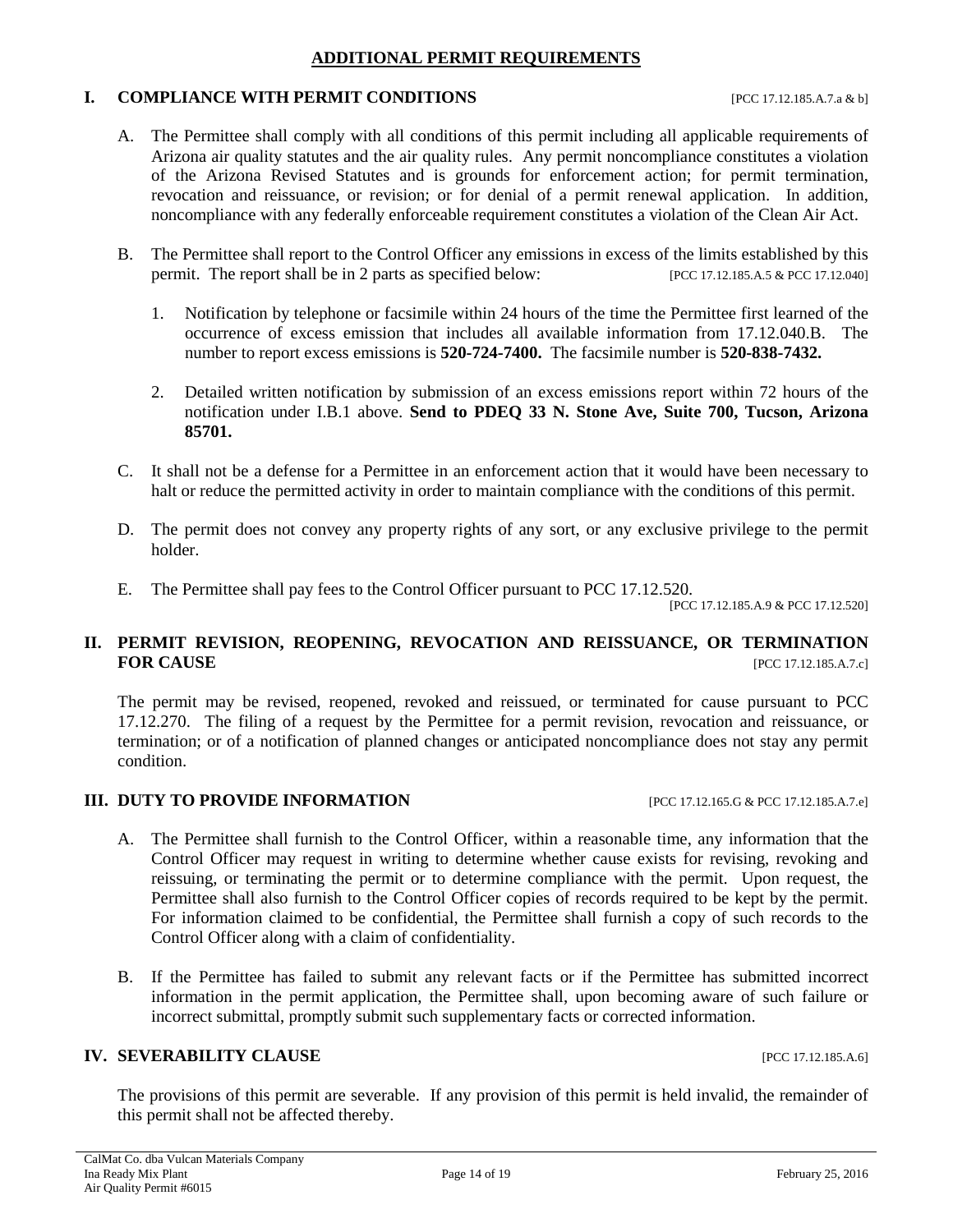# **ATTACHMENT 1: APPLICABLE REGULATIONS**

<span id="page-14-0"></span>Code of Federal Regulations

Chapter 40 Part 60:

Subpart OOO Standards of Performance for Non-Metallic Mineral Processing Plants

Pima County Code Title 17, Chapters 17.12 & 17.16:

- 17.12.040 Reporting Requirements
- 17.12.045 Test Methods and Procedures
- 17.12.050 Performance Tests
- 17.12.165 Permit Application Processing Procedures for Class II and Class III Permits
- 17.12.185 Permit Contents for Class II and Class III Permits
- 17.12.190 Permits Containing Synthetic Emission Limitations and Standards<br>17.12.520 Fees Related to Class II and Class III Permits
- Fees Related to Class II and Class III Permits
- 17.16.010 Local rules and standards; Applicability of more than one standard
- 17.16.020 Noncompliance with applicable standards
- 17.16.030 Odor Limiting Standard
- 17.16.050 Visibility Limiting Standard
- 17.16.060 Fugitive Dust Producing Activities
- 17.16.100 Particulate Materials
- 17.16.110 Storage Piles
- 17.16.130 Applicability
- 17.16.370 Standards of Performance for Gravel or Crushed Stone Processing Plants
- 17.16.380 Standards of Performance for Concrete Batch Plants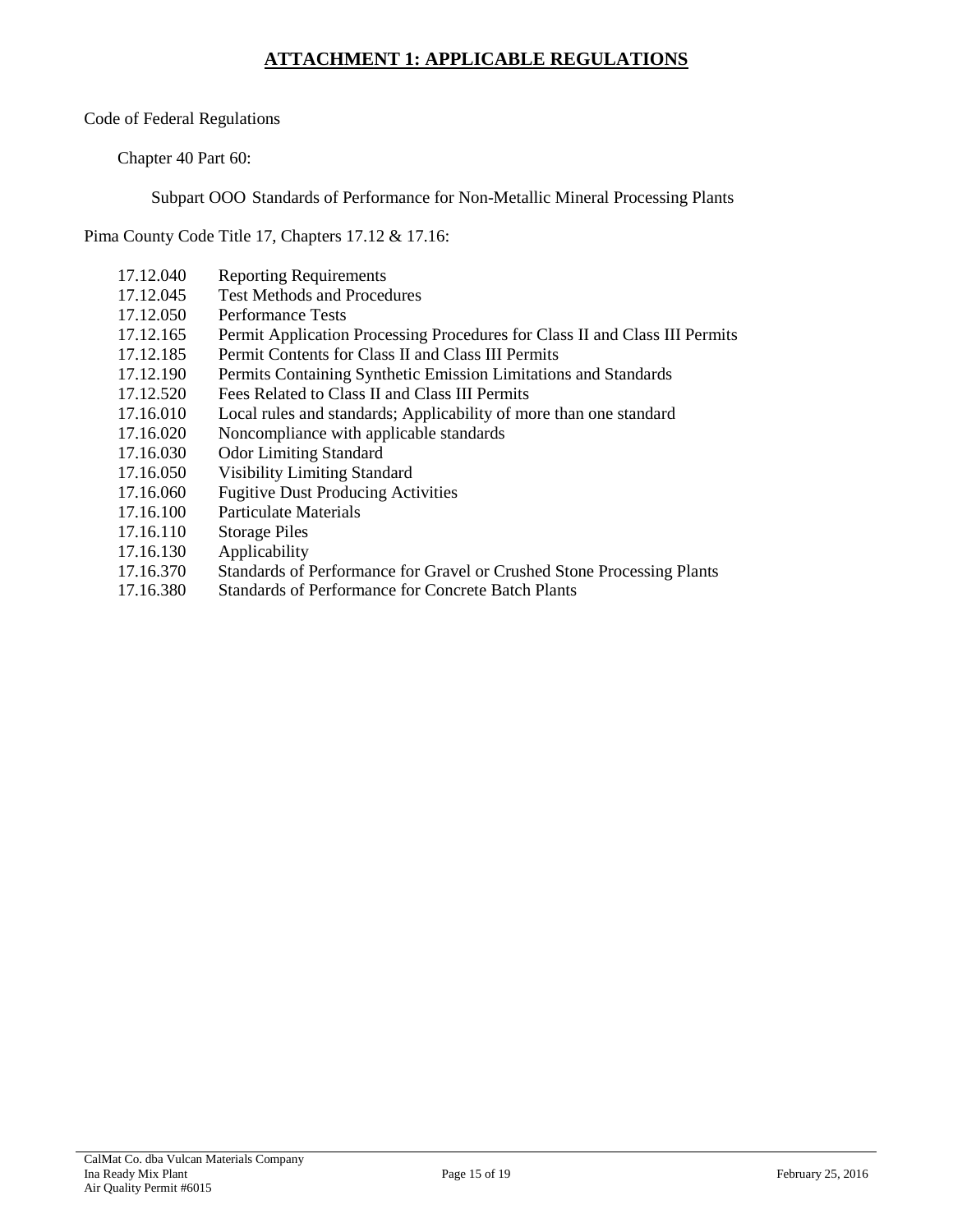# **ATTACHMENT 2: EQUIPMENT LIST**

| <b>Equipment ID</b> | <b>Description</b>    | <b>Max</b><br>Capacity<br><b>Tons/hr</b> | <b>Manufacturer</b>     | <b>Model</b>    | <b>Serial No.</b> | Date of<br><b>Manufacture</b> | <b>NSPS</b><br>Y/N |    |
|---------------------|-----------------------|------------------------------------------|-------------------------|-----------------|-------------------|-------------------------------|--------------------|----|
| 45.8801             | Feeder                | 700                                      | Trio                    | 46" x 20' T4620 | unknown           | January 2008                  |                    | 20 |
| 47.8077             | Conveyor              | 700                                      | <b>United Machinery</b> | $36''$ x $100'$ | unknown           | 1980                          |                    | 20 |
| 47.8069             | Conveyor              | 700                                      | Kolberg                 | $36''$ x 60'    | unknown           | 1985                          |                    | 10 |
| 47.8070             | Conveyor              | 700                                      | Kolberg                 | $36''$ x 60'    | unknown           | 1985                          |                    | 10 |
| 47.8072             | Conveyor              | 700                                      | El Jay                  | $36''$ x 20'    | unknown           | 1990                          |                    |    |
| 43.8021             | 3-Deck Screen         | <b>NA</b>                                | Cedar Rapids            | TSH 5163-26     | TRXS5163TDUCE134  | 2012                          |                    |    |
| 156009              | Rollercone w/Conveyor | 475                                      | El Jay                  | 54"             | unknown           | 1990                          |                    | 12 |
| 47.8054             | Conveyor              | 700                                      | Cedar Rapids            | $30''$ x 60'    | unknown           | 1985                          |                    |    |
| 88.8011             | Lime Silo (Boneyard)  | NA                                       | Helco                   | $32$ -ton       | E34175            | 1975                          |                    | 20 |
| 47.8094             | <b>Stacker</b>        | 700                                      | Kolberg                 | $36''$ x $100'$ | unknown           | 1985                          |                    |    |

### **Table I Aggregate Plant – Primary Crushing**

<span id="page-15-0"></span><sup>1</sup> Pursuant to 40 CFR 60.670(a)(1) the Bin Feeders are not NSPS affected equipment and thus are not subject to the emission limits and standards of the subpart. The Bin Feeders are however subject to facility-wide emission limits and standards identified in this permit.

**Opacity Limit %**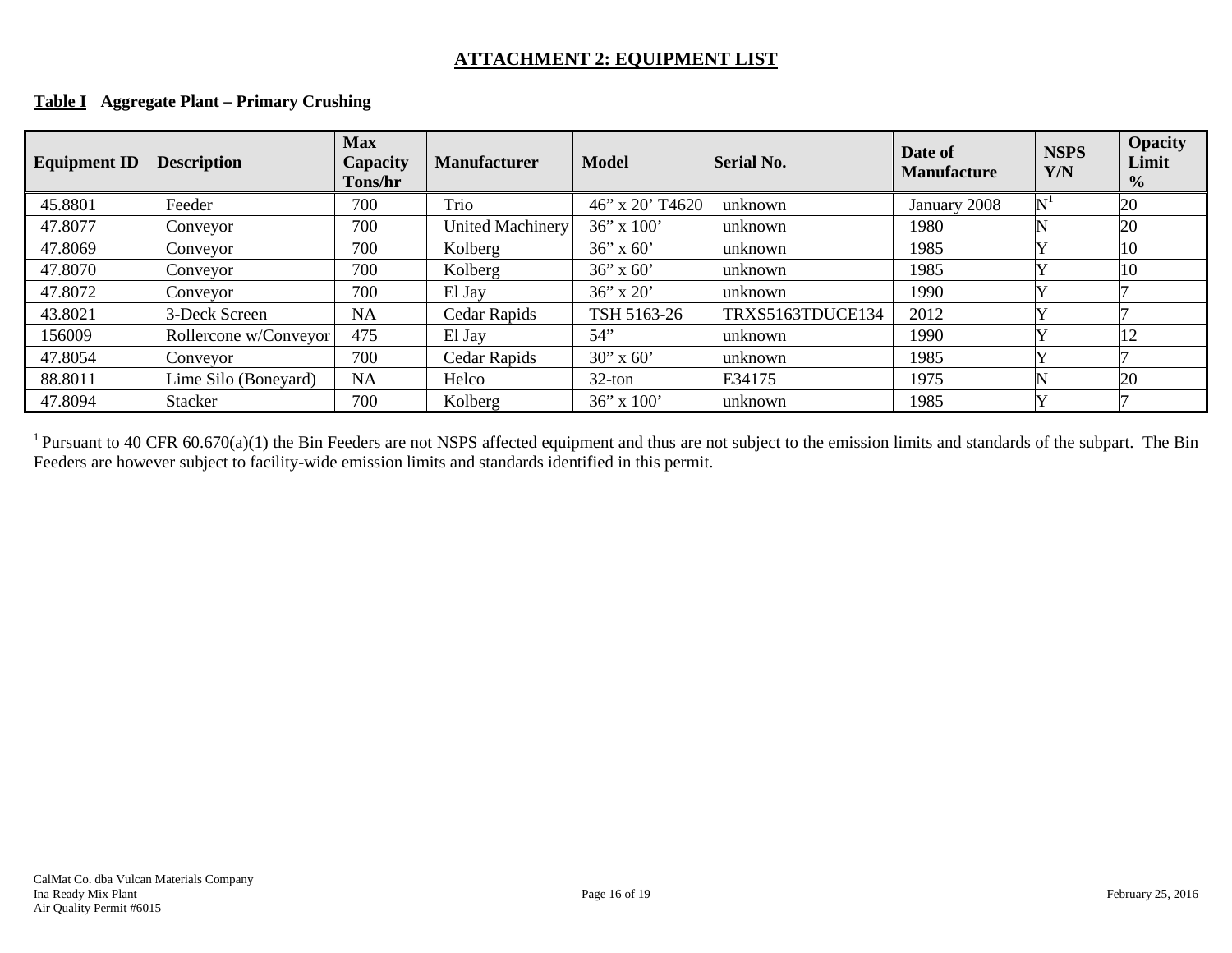# **Table II Aggregate Plant – Secondary Crushing**

| Equipment<br>ID | <b>Description</b>       | <b>Max</b><br>Capacity<br>Tons/hr | <b>Manufacturer</b> | <b>Model</b>      | <b>Serial No.</b> | Date of<br><b>Manufacture</b> | <b>NSPS</b><br>Y/N | <b>Opacity</b><br>Limit<br>$\frac{0}{0}$ |
|-----------------|--------------------------|-----------------------------------|---------------------|-------------------|-------------------|-------------------------------|--------------------|------------------------------------------|
| 47.8801         | Conveyor                 | 700                               | Reuter              | $30''$ x 36'      | 30600308-3        | March 2008                    | $\mathbf{v}$       |                                          |
| 47.8803         | Conveyor                 | 700                               | Reuter              | $30''$ x $30'$    | 30300108-5        | March 2008                    |                    |                                          |
| 41.8801         | Cone Crusher w/Conveyor  | 460                               | KPI - JCI           | <b>JCI K300</b>   | 80538             | March 2008                    | $\mathbf v$        | 15                                       |
| 47.8807         | Conveyor                 | 700                               | Reuter              | $30'' \times 30'$ | 30300707-4        | <b>July 2007</b>              | $\mathbf{v}$       | 10                                       |
| 43.8801         | 3-Deck Screen w/Conveyor | N/A                               | <b>JCI</b>          | JCI720LPPM        | P080503           | June 2008                     | $\mathbf{v}$       |                                          |
| <b>BFI</b>      | Bin Feeder2              | N/A                               | unknown             | unknown           | unknown           | $8/31/83 - 4/22/081$          | $\mathbf N$        | 20                                       |
| 47.8805         | Conveyor                 | 700                               | Reuter              | $30''$ x $30'$    | 30300805-3        | August 2005                   | $\mathbf v$        |                                          |
| 47.8055         | Conveyor                 | 700                               | unknown             | $24''$ x 20       | unknown           | $8/31/83 - 4/22/081$          | $\mathbf{v}$       | 10                                       |
| 47.8058         | Conveyor                 | 700                               | unknown             | $24$ " x 40'      | unknown           | $8/31/83 - 4/22/081$          | $\mathbf{v}$       | 10                                       |
| 47.8804         | Conveyor                 | 700                               | Reuter              | $30''$ x 60'      | 30600308-5        | March 2008                    | $\mathbf{v}$       |                                          |
| 47.8806         | Conveyor                 | 700                               | Reuter              | $30''$ x 60'      | 30600308-4        | March 2008                    | $\mathbf v$        |                                          |

<sup>1</sup> Plant purchased by Staker & Parsons, Inc., in 2007. Permit transferred to CalMat in 2015. This existing equipment stayed onsite. Without specific dates, it is assumed all is subject to NSPS OOO for the post-August 31, 1983 standards, but not subject to the post-April 22, 2008 standards.

<sup>2</sup> Pursuant to 40 CFR 60.670(a)(1) the Bin Feeders are not NSPS affected equipment and thus are not subject to the emission limits and standards of the subpart. The Bin Feeders are however subject to facility-wide emission limits and standards identified in this permit.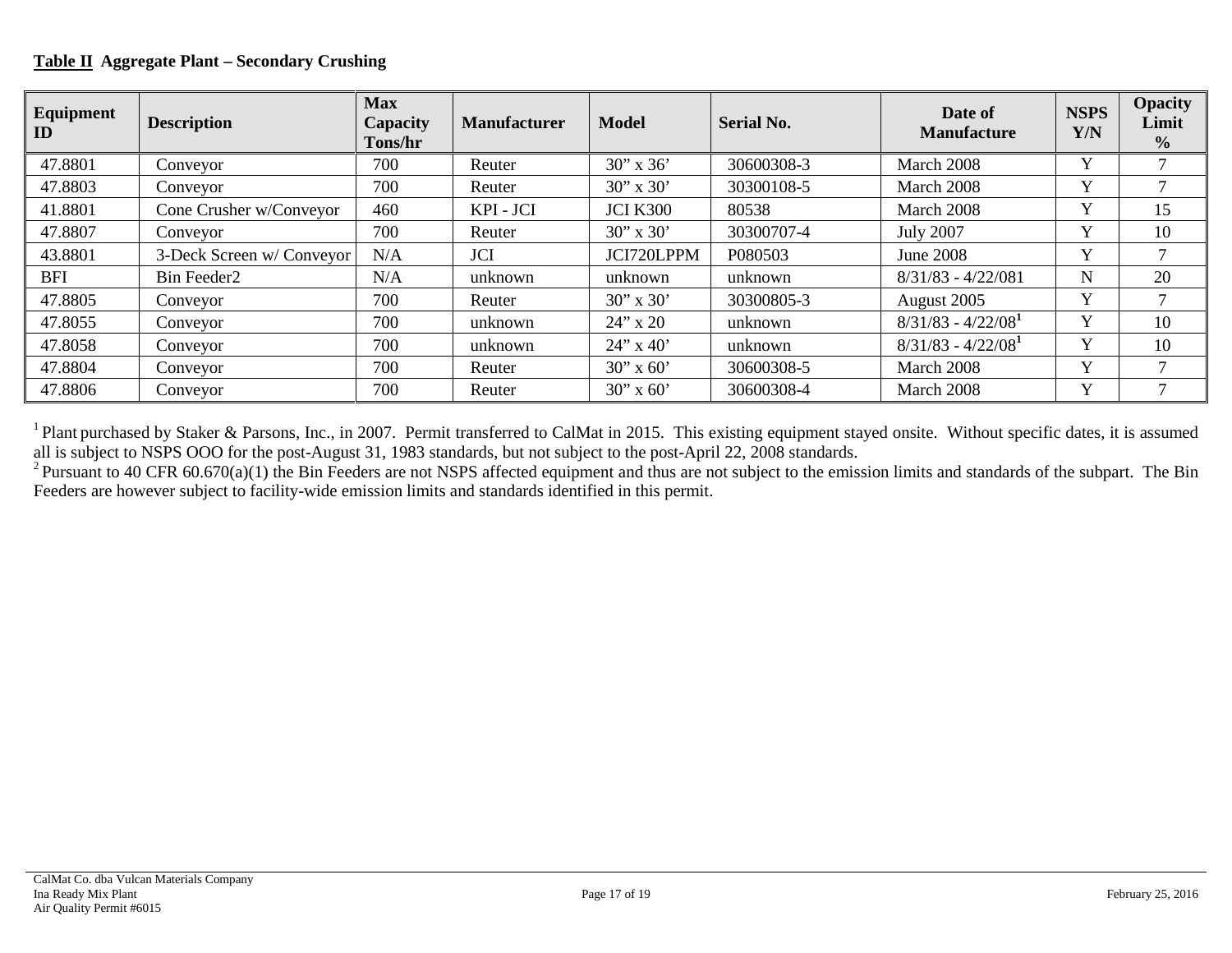| Equipment<br>ID | <b>Description</b>            | <b>Max</b><br><b>Capacity</b><br><b>Tons/hr</b> | <b>Manufacturer</b>   | <b>Model</b>      | <b>Serial No.</b> | Date of<br><b>Manufacture</b> | <b>NSPS</b><br>Y/N | <b>Opacity</b><br>Limit<br>$\frac{0}{0}$ |
|-----------------|-------------------------------|-------------------------------------------------|-----------------------|-------------------|-------------------|-------------------------------|--------------------|------------------------------------------|
| 45.8202         | <b>Belt Feeder</b>            | 500                                             | Helmic                | 42"               | Unknown           | 1981                          |                    | 20                                       |
| 47.8079         | Conveyor                      | 500                                             | <b>Carter Welding</b> | 36" x 180"        | Unknown           | 1993                          |                    | 10                                       |
| 42.8801         | Course Washer                 | 500                                             | EIW                   | Twin 36"          | 15783             | 1998                          |                    | 20                                       |
| 43.8018         | 3-Deck Screen                 | 500                                             | <b>JCI</b>            | $6'$ x $20'$      | 98H03632          | 1998                          | N                  | 20                                       |
| 42.8302         | Course Washer                 | 500                                             | Trio                  | <b>TW36</b>       | 3618016           | 2003                          |                    | 20                                       |
| 42.8901         | Single Screw                  | 500                                             | <b>EIW</b>            | 13703 (24"x20")   | Unknown           | 1989                          |                    | 20                                       |
| 47.8093         | Conveyor                      | 500                                             | Helmic                | 24" x 80'         | 246554AA          | 1981                          | N                  | 20                                       |
| 42.8902         | Single Screw                  | 500                                             | <b>EIW</b>            | 9452 (24" x25")   | Unknown           | 1989                          |                    | 20                                       |
| 47.8092         | Conveyor                      | 500                                             | Kolberg               | 24" x 80'         | 50801308085       | 1980                          |                    | 20                                       |
| 47.8097         | Conveyor                      | 500                                             | Helmic                | $36$ " x $100$ "  | 9367985AA         | 1995                          |                    | 20                                       |
| 42.8808         | <b>Super Cutter Separator</b> | n/a                                             | <b>AZFAB</b>          | 2000-150          | SCHC006           | 2003                          | N                  | 20                                       |
| 42.8807         | Durability Cell               | n/a                                             | <b>AZFAB</b>          | None              | DAC003            | 2003                          | N                  | 20                                       |
| 42.8806         | <b>Super Cutter Module</b>    | n/a                                             | <b>AZFAB</b>          | None              | <b>DWM008</b>     | 2003                          |                    | 20                                       |
| 43.8301         | Dewatering Screen             | n/a                                             | <b>AZFAB</b>          | None              | <b>DWS007</b>     | 2003                          |                    | 20                                       |
| 47.8095         | Conveyor                      | 500                                             | Marco                 | 30" x 80'         | Unknown           | 1982                          |                    | 20                                       |
| 47.8053         | Conveyor                      | 500                                             | Marco                 | 30" x 80'         | Unknown           | 1982                          |                    | 20                                       |
| 42.8812         | <b>Single Material Washer</b> | 500                                             | Kolberg               | $6036 - 195(36")$ | 406540            | 2007                          | N                  | 20                                       |